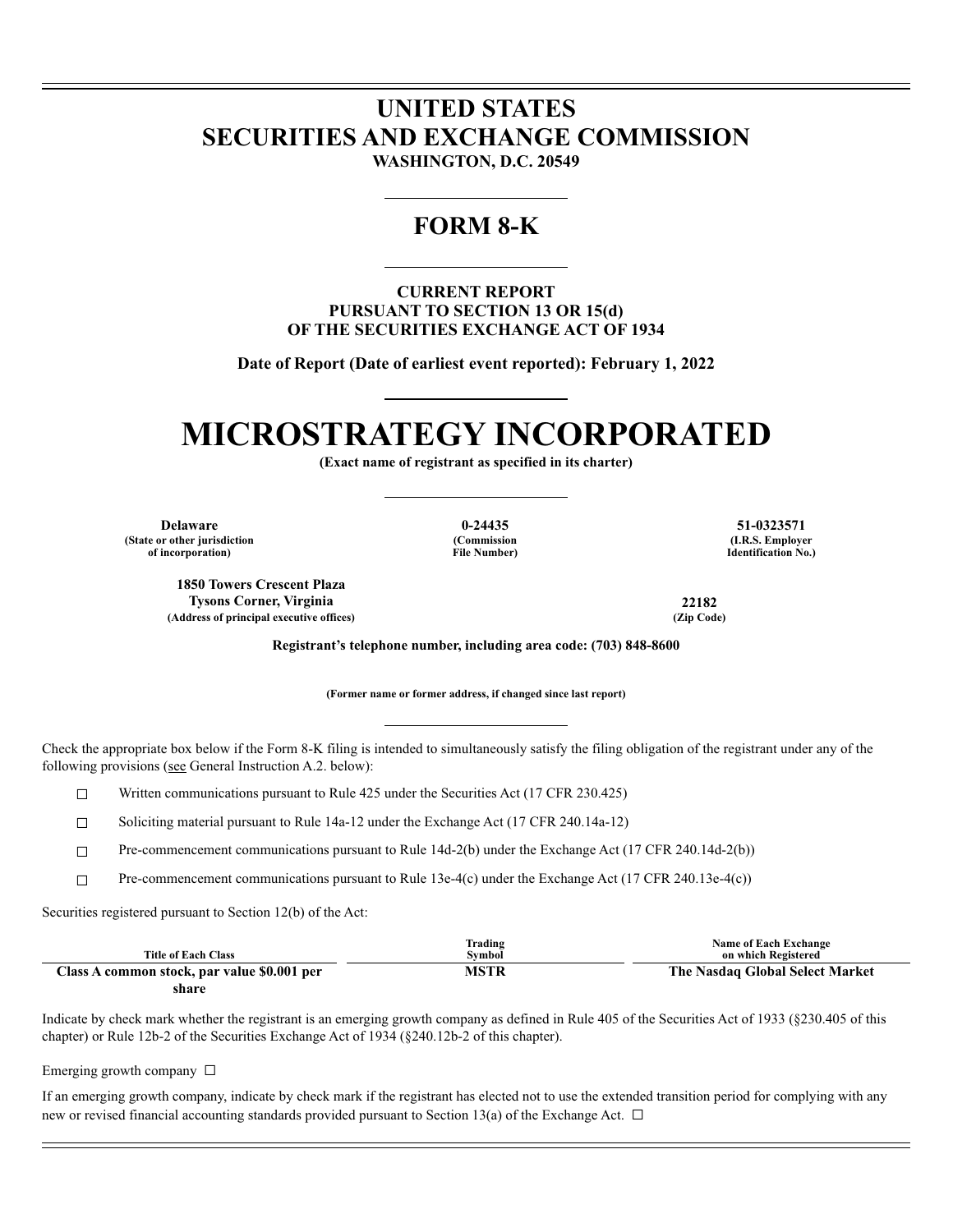### **Item 8.01. Other Events.**

On February 1, 2022, MicroStrategy Incorporated (the "Company") announced that, during the period between December 30, 2021 and January 31, 2022, the Company purchased approximately 660 bitcoins for approximately \$25.0 million in cash, at an average price of approximately \$37,865 per bitcoin, inclusive of fees and expenses. As of January 31, 2022, the Company held approximately 125,051 bitcoins that were acquired at an aggregate purchase price of \$3.78 billion and an average purchase price of approximately \$30,200 per bitcoin, inclusive of fees and expenses.